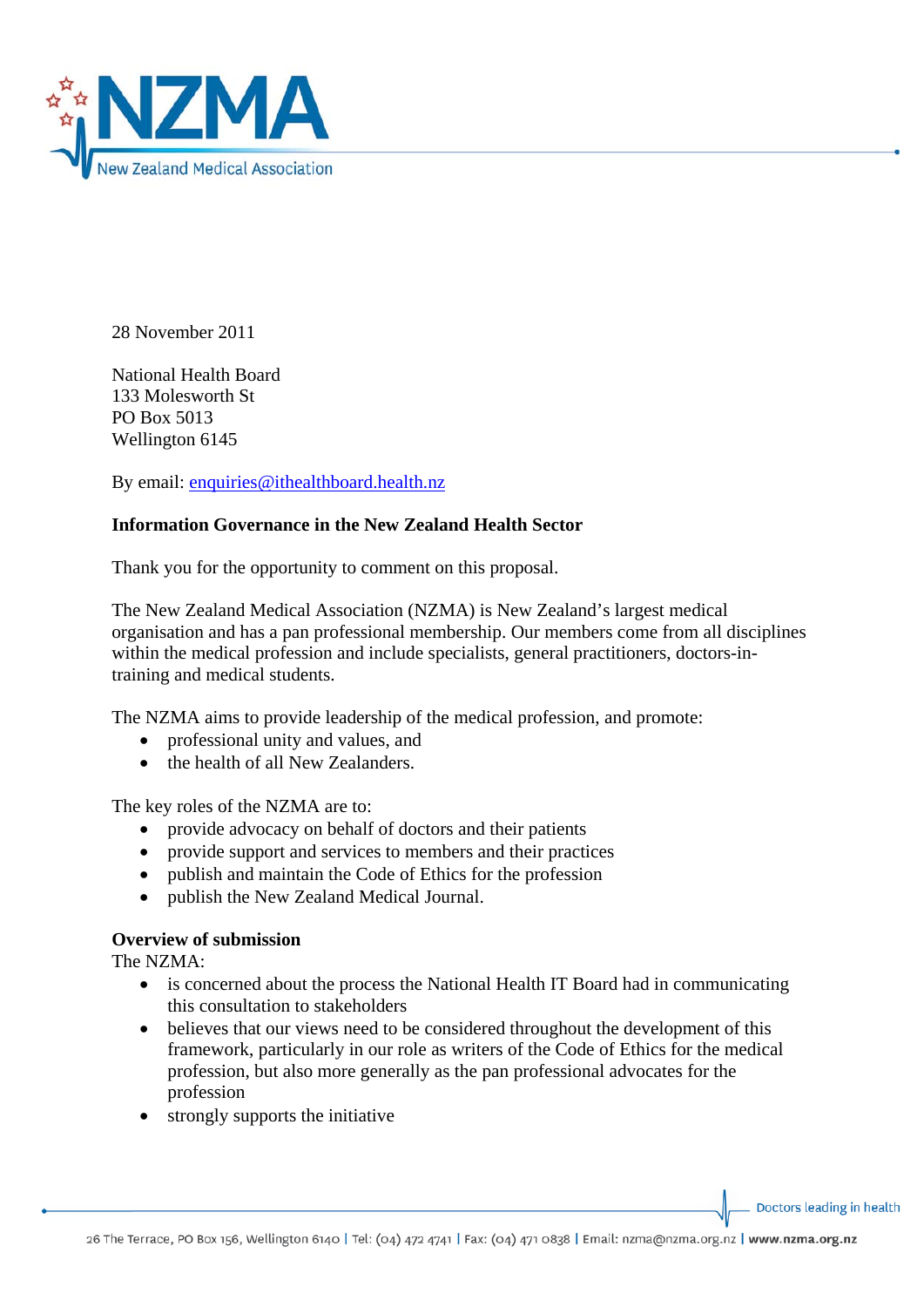- sees issues in terms of ownership, informed consent and storage of information overseas
- would like to see some principles developed under the framework for use of information for health research.

## **Communication**

The NZMA advises that it became aware of this consultation via a third party and, while it appreciates that the consultation document was placed on your website, the NZMA was not aware of the forthcoming consultation and did not know to peruse your website. In future the NZMA would appreciate your advising us directly of any matter you are consulting on. This is particularly so, given that there are likely to be significant ethical issues that will need to be addressed as this framework is developed, and as NZMA is the body responsible for publishing and promoting the Code of Ethics for the medical profession.

## **The proposal – detailed response**

In respect of the proposal itself, the NZMA advises that it strongly supports this initiative and looks forward to the development of a nationally consistent approach to information that will see an end to the current fragmented one that is adopted in respect of information governance. The NZMA notes however, that the draft proposal at this stage is very DHB centric and that greater consideration should be given to involvement of non-governmental organisations. In particular, as this framework is developed, the NZMA sees a need for a general practitioner to be involved as it is likely that some of the standards approved by IT managers working out of large organisations are not practical or affordable to primary care. In regard to this the NZMA would like to see general practitioner involvement on the Information Governance Framework Group and would be pleased to have an NZMA representative sitting on this group should you be open to this.

The discussion on "lack of leadership" and the "ownership" concept does raise some issues. In particular, views of ownership drive consideration of health information, and the legal rules governing "privacy" tend to mean that the focus is on the risk of wrongful use. The concept of managing privacy is often torn between a cost driver that stems from a management view, and a clinician approach which has a health provision driver. The new framework will need to be able to address these dichotomies.

The NZMA also notes that in the discussion of ownership, the place of the end user/patient is addressed but that this does not appear to have been incorporated in the subsequent discussion and creation of the governance expertise. The NZMA considers that there needs to be some involvement of those who have cared for, or are caring for, people with long term medical conditions that are most likely to benefit from this improved integration and access.

The NZMA believes that the framework around informed consent needs to ensure that the advice provided includes a clear statement about the repercussions that can ensue from *not* allowing shared access to personal clinical information.

The NZMA is concerned about the idea of storing information internationally as there are subtle but diverse views around the world about what information sharing is, and should be. Before supporting such a proposal the NZMA would need to see a very compelling argument about the benefit of overseas hosting. On the other hand the idea of international collaboration in the use of data is something well worth promoting.